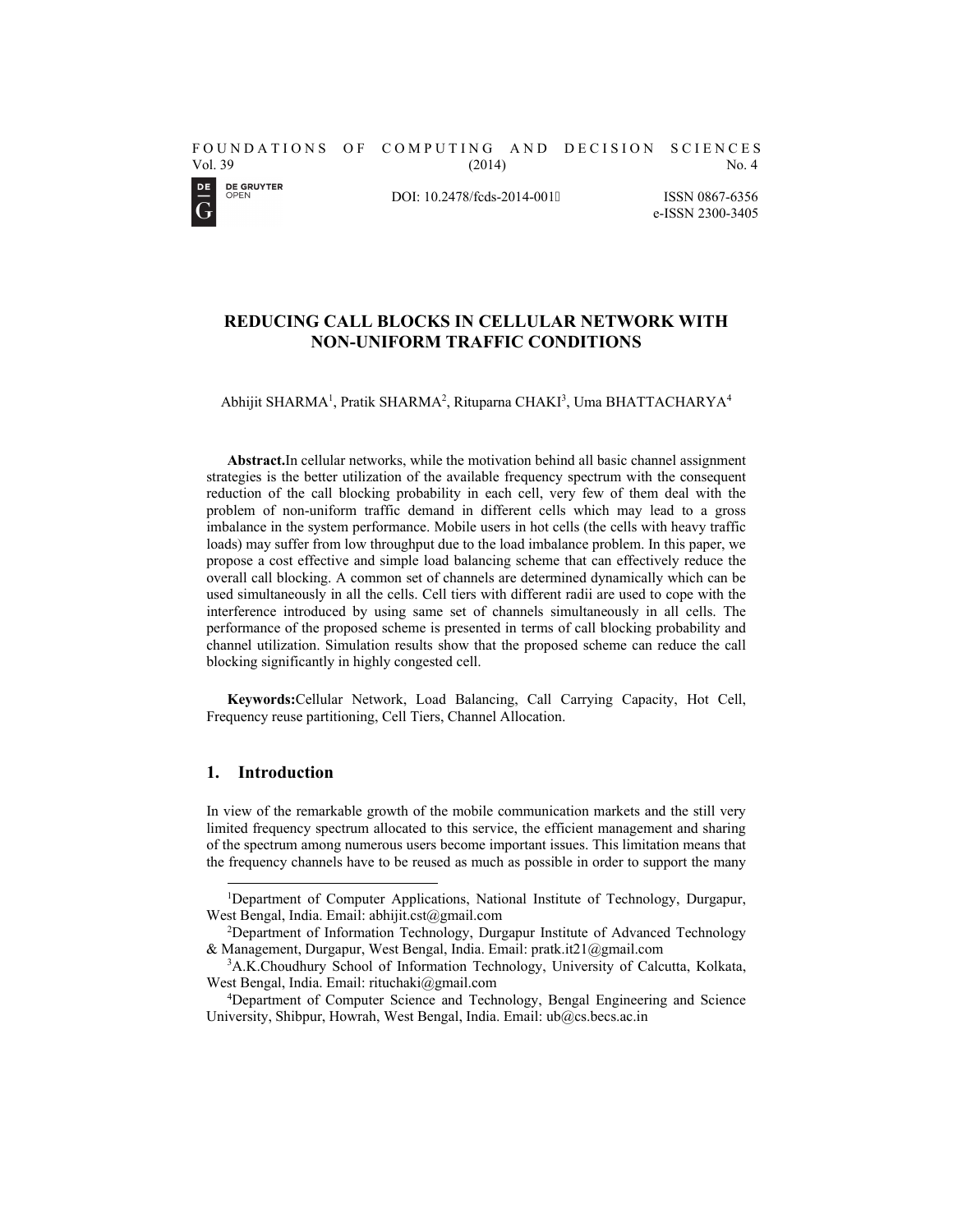thousands of simultaneous calls that may arise in any typical mobile communication environment. The concept of cellular architecture thus evolved which is conceived as a collection of geometric areas called cells (typically hexagonal-shaped), each serviced by a base station (BS) as shown in Figure 1. A number of BS's are again linked to a mobile switching centre (MSC) which also acts as a gateway of the cellular network to the existing wire-line networks like PSTN,ISDN or any LAN-WAN based networks. A base station communicates with the mobile stations (or users) through wireless links, and with the MSC's through wired links.





Radio network operators are always pursuing network planning scheme that is both performance and revenue-assuring. Time-varying geographical traffic distributions bring problem to that goal as many cells may become densely-populated with users in the case of events or emergencies. Also, few cells may experience temporary congestion during peak hours. For enhancing capacity and coverage quality to meet the growing traffic demand, a network operator usually seeks to employ several approaches such as cell splitting and cell sectoring[1]. Cell splitting is the most effective solution inpresence of large number of hot cells in a cellular network. However, cell splitting is very expensive when few numbers of hot cells exists in the cellular network, as it requires additional equipment such as power plant, radio transceiver, antennas etc. Also, the cell sectoring is economically not desirable since new equipment is needed to upgrade Omni cell system to sectorized cell system.

Proper channel assignment schemes are required for using limited radio channels efficiently and thereby increasing the traffic capacity. The original cellular channel allocation strategy is FCA (Fixed Channel Allocation) where the channels are strictly distributed among cells and the utilization of spectrum is inefficient[2]. Capacity can be increased by adding complexity and relaxing channel allocation rules, so two channel allocation schemes, DCA (Dynamic Channel Allocation) and HCA (Hybrid Channel Allocation) were brought forward, which can dynamically reserve all of or part of channels for all the users in a service area[2]. Although DCA or HCA scheme can deal with nonuniform traffic and improve system capacity, they add complexity to communication system.

In Channel Borrowing schemes, if a cell needs a channel in excess of the channels previously assigned to it, that cell may borrow a channel from one of its neighboring cells. The major problem with channel borrowing is that when a cell borrows a channel from a neighbor cell, other nearby cells are prohibited from using the borrowed channel because of co-channel interference. This can lead to increased call blocking over time.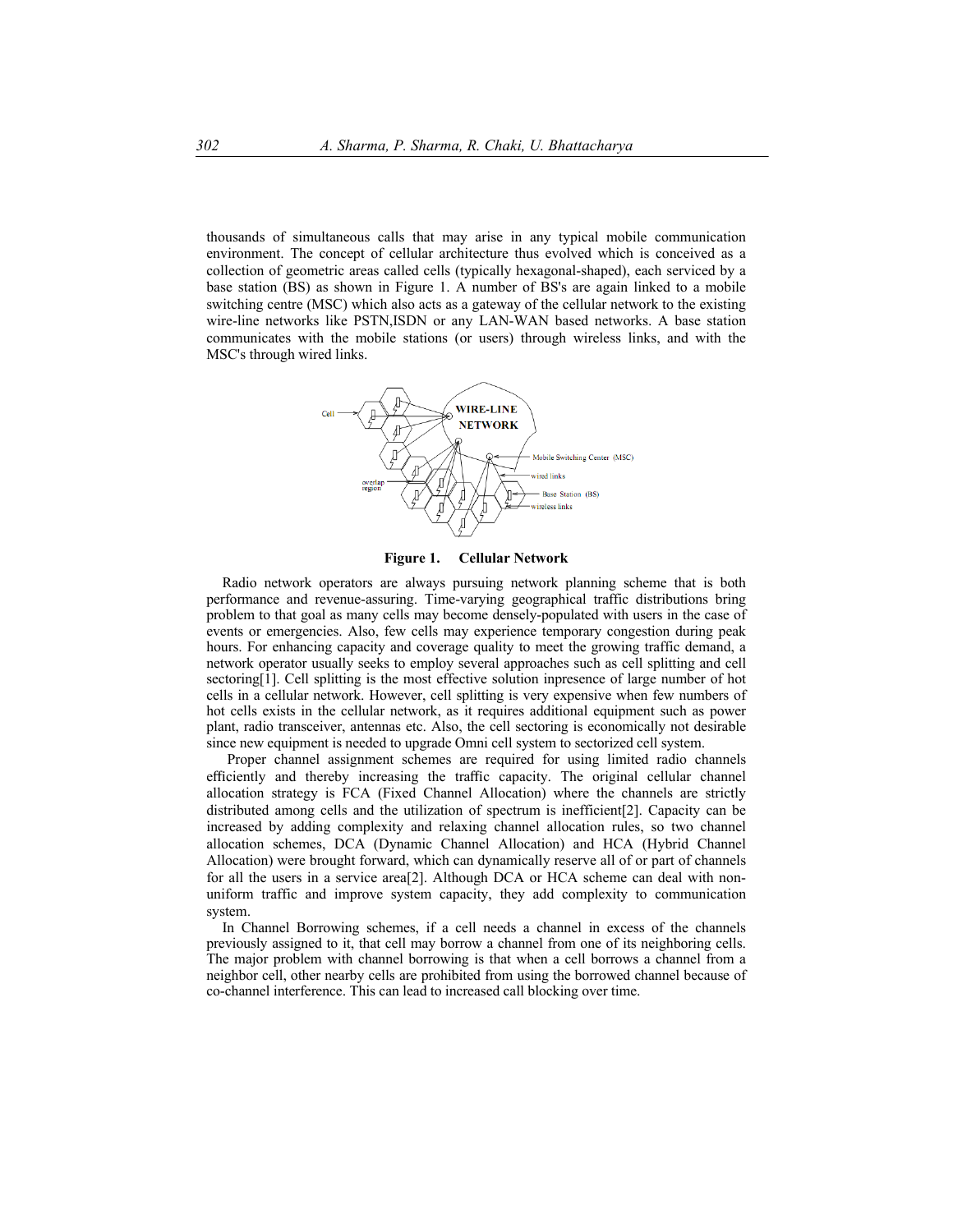

**Figure 2. A two tier seven cell cellular System** 

Reuse partitioning is the technique of using multiple reuse factors in the same cellular system<sup>[3]</sup>. The main objective of reuse partitioning is to provide an increase in system capacity over that which can be achieved with a single factor, without relaxing SIR (Signal to Interference Ratio) performance requirements. In two-zone reuse partitioning, each cell is divided into two concentric sub cells, tiers or zones, the inner zone and outer zone, each corresponding to a different reuse factor[4-6]. The idea behind reuse partitioning is that because the inner zone is closer to the base station, the power level required for a desired Carrier to Interference Ratio (CIR) in the inner zone is much lower than the outer zone. As a result, the channel reuse factor of inner zones can be smaller than that of outer zones, which results in higher spectrum efficiency compared to the system without reuse partitioning. In comparison with cell splitting, the advantage of reuse partitioning is that the RF capacity can be increased without the deployment of more base stations[5].

In spite of the existing schemes, however, the more spectral efficient frequency reuse partitioning scheme still deserve to be studied, to improve the system performance further more. Also, based on our review work in Section 2 it has been observed that none of the earlier papers on reuse partitioning have addressed the problem of congestion due to timevarying geographical traffic distributions, which led to the motivation of our work in this area. In this paper, we propose to use this reuse partitioning scheme to cope with the problem of traffic overloads and thereby congestion in the cellular network during peak hours. Cell tiering is achieved by splitting cells into two tiers: Reduced Coverage Tier (RCT) and Normal Coverage Tier (NCT), as shown in Figure 2. The power that is transmitted by the mobile stations and the base station in the RCT is less than that in the NCT. A mobile station is allocated a RCT or a NCT channel depending on its location in a cell. A channel already allocated in the RCT of a cell can be allocated to the RCT of other neighboring cells simultaneously without degrading QoS of the system.

The remainder of this paper is organized as follows. Review work is discussed in Section 2, in Section 3 we introduced our system model and provided the description of our proposed scheme, in Section 4 the process of channel allocation is elaborated, in Section 5 simulation environment is presented, in Section 6 we have shown the results and analyzed the performance of the proposed method and finally in Section 7 we draw our conclusions.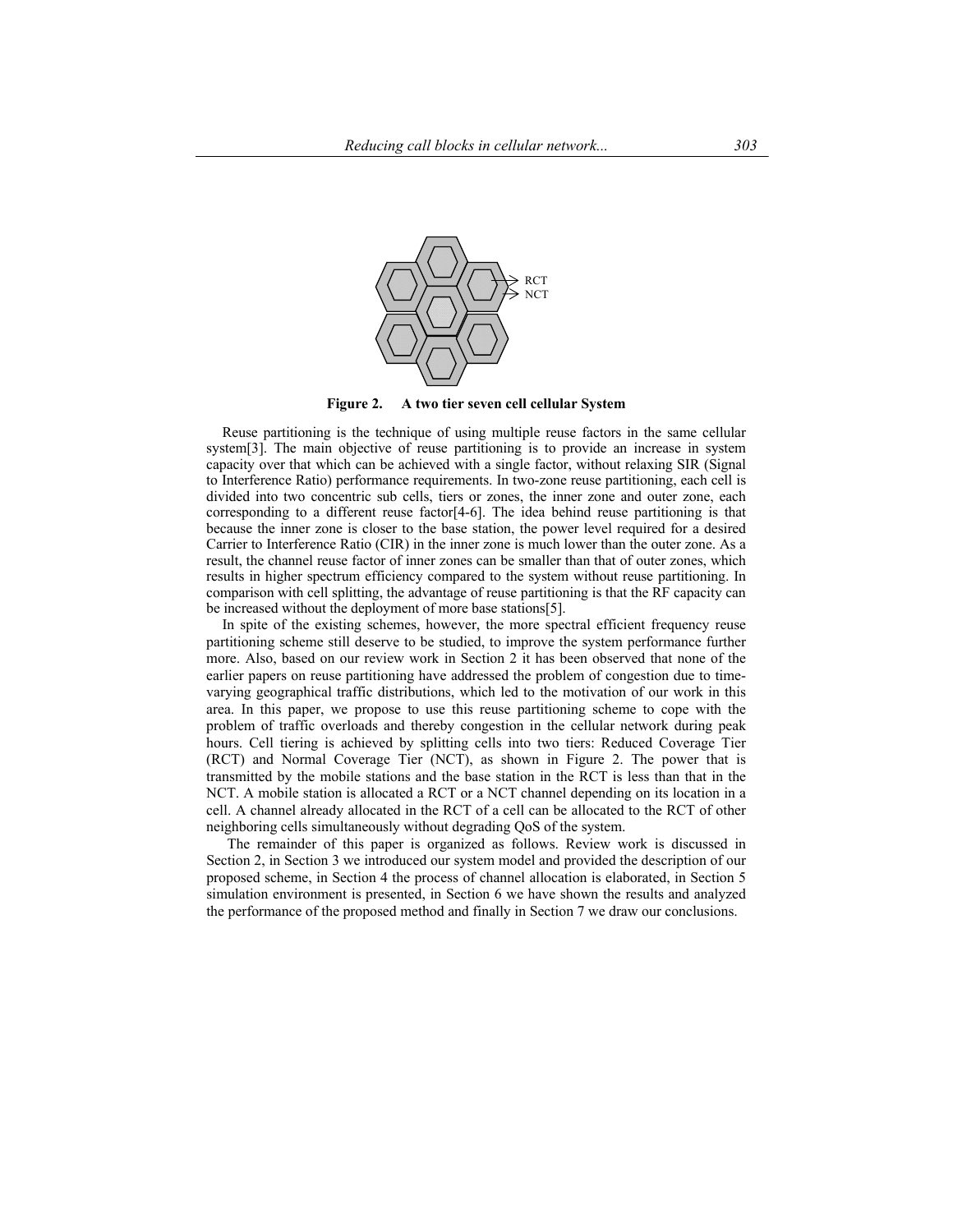### **2. Review Work**

Earlier work on load balancing mostly assumed a centralized controller that governs the base stations and the mobile stations with access to all the necessary information[7-9]. However, centralized approaches, for load balancing, may require excessive computational complexity and message overhead, which increase exponentially in the size of the network. Distributed cell load balancing is also being considered as a basic requirement in upcoming standards. For example, IEEE 802.16m WiMAX2 recently included parameters such as cell load and cell type in the system information broadcast [10, 11]. For load balancing, a cell breathing technique was investigated in[7]and[12]. It contracts (or expands) the coverage of congested (or under-loaded) cells by reducing (or rising) the power level, and therefore the load becomes more balanced. A framework for user association problem in wireless networks is proposed in[13]which is specifically focused on distributed load balancing under spatially inhomogeneous traffic distributions and showed the optimality condition of cell coverage areas that minimizes generalized system performance function. A hybrid channel allocation algorithm [1]sends a multi-level hot-spot notification based on the current hot-spot level of the cell, which, request more than one channel for assignment to the requesting cell. Also, this scheme can reduce control message overhead needed to acquire each channel individually. A hybrid dynamic load balancing algorithm in heterogeneous wireless networks for packet services [14]adopts the combination of TRU (two-dimensional resource unit) borrowing scheme and load transfer scheme among overlapping heterogeneous cells. The hot-spot cell can not only borrow TRUs from neighbor homogeneous light-loaded cell, but also can transfer loads into overlapping heterogeneous cell with light load. An on-line algorithm which dynamically controls the associations of relay stations with base stations and associations of mobile units with relay stations and base stations is proposed in [15]where relay stations (RS) are used to transfer over-loaded traffic from hot cells to neighboring cooler cells.

For higher spectral efficiency and simpler spectrum planning, an aggressive frequency reuse is desired. Unfortunately, a smaller reuse factor reduces the carrier-to-interference (C/I) margin since neighboring cells or sectors may transmit data simultaneously. To balance inter-cell interference mitigation and spectral efficiency, a few schemes have been proposed[16-19]. The reuse partitioning scheme was proposed to focus on spectral efficiency more than inter-cell interference mitigation compared to predefined reuse scheme (PRS) [16, 17]. The soft frequency reuse partitioning scheme (SFRPS) was proposed to increase spectral efficiency compared to reuse partitioning scheme (RPS) [18, 19].

In[20], the author proposed an analytical model to evaluate the performance of Frequency Reuse Partitioning (FRP) based cellular systems. The authors introduced a simple channel assignment procedure that selects a channel randomly from unassigned channels. The service area of a cellular system is divided into hexagonal cells of equal size, with the base stations at the center of each cell. Also, each cell is divided into two zones; inner zone using total system channel  $(F = {F_0, F_1, F_2}; c)$ , and outer zone using one third of the total system channel  $(F_i, i=1,2,3;c_0, j=1,2,3; c_0)$ . When a call arrives, a MS requests a channel. If it is a MS in the inner zone (inner MS), one of the unassigned channels from among set F is randomly chosen and is assigned to the MS. Otherwise, if it is a MS in the outer zone (outer MS), one of the unassigned channels from among its outer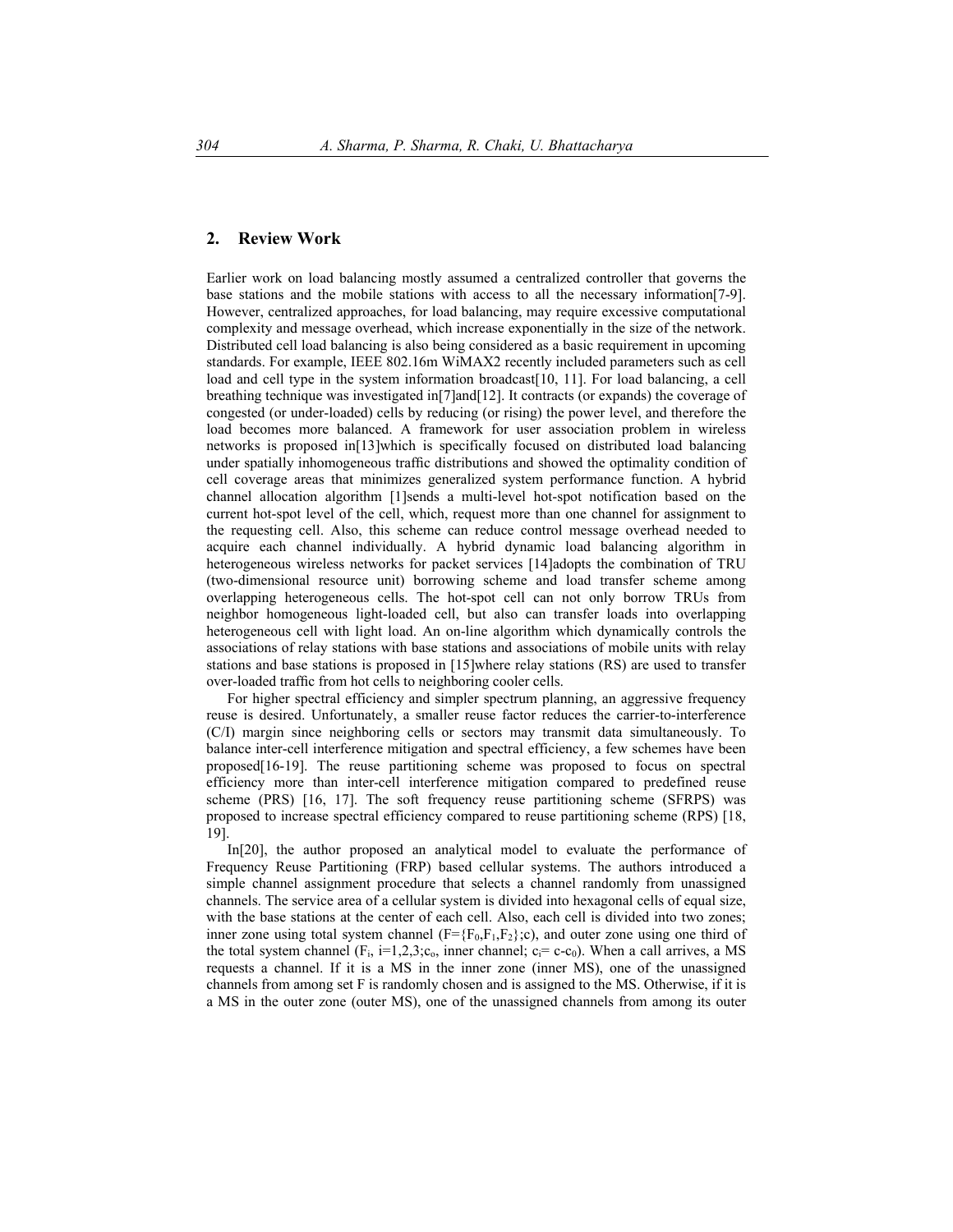channels  $(F_0, F_1, F_2)$  is assigned to the MS. In either case, if there is no channel available, the call is blocked and is cleared. After the call is admitted, the assigned channel is released and becomes available to other calls upon the completion of the call.

In [21], a load balancing scheme is proposed where a borrowed channel is used in borrower as well as in lender cell simultaneously. To cope with the interference introduced by simultaneous use of borrowed channel, cell tiers with different radii are used. Simulation results shows that the scheme can effectively balance the load among cells of a cellular cluster.

A hybrid channel allocation algorithm is proposed in[22]where the available channels are divided into two disjoint sets: one set of channels is assigned to each cell on FCA basis (fixed set), while the others are kept in a central pool for dynamic assignment (dynamic set).The algorithm sends a multi-level hot-spot notification to the central pool on each channel request that cannot be satisfied locally at the base station. This notification will request more than one channel be assigned to the requesting cell, proportional to the current hot-spot level of the cell. This also reduce control message overhead needed to acquire each channel individually.

### **3. System Model & Proposed Scheme**

Non-uniform traffic demand is considered in the given cellular network. The cellular system consists of 19 hexagonal cells. The results from the center hexagonal cell and its six surrounding cells are used to avoid the boundary effect. Radius of each cell is R. The total available channels are allocated according to fixed channel assignment scheme, forming a cluster of N cells. Let us consider, the number of pre-allocated channels to a particular cell in the cluster is Ch.

The central cell of the cluster is considered to be the most congested cell. The coverage area of each cell in the cluster is divided into two tiers: Reduced Coverage Tier (RCT) and Normal Coverage Tier (NCT). The radii of the RCT and NCT are considered as R' and R respectively where  $R' = R/\sqrt{N}$ , as explained in Section 3.2. Where N is the cluster size. The selected value of R' ensures that a channel allocated at RCT of any cell in the cluster can be reused simultaneously at RCTs of all other cells in the cellular system without interference, as explained in Section3.2.

Both the tiers (RCT and NCT) in a cell share a base station (or cell site). A channel allocated to a particular cell can be used in all of its tiers but not simultaneously. The steps of channel allocation are given in Section4. The mobile terminals in the RCT and NCT are at different distances from the cell site. Thus, with power control these mobile terminals can use the channels. All the two tiers (RCT and NCT) uses two different transmitted power levels based on the radii of the respective tiers. RCT uses low transmitted power level than NCT.

The arrival rate and leaving rate of calls are equal among all NCTs and also equal among all RCTs of the cells. But the arrival rate of hot cells is considered to be higher than cold cells. All arrival processes are assumed to follow Poisson distribution, and channel holding time is exponentially distributed.

All the cells under consideration are connected to a MSC (Mobile Switching Center) through wired connection. MSC keeps information about all the allocated and unused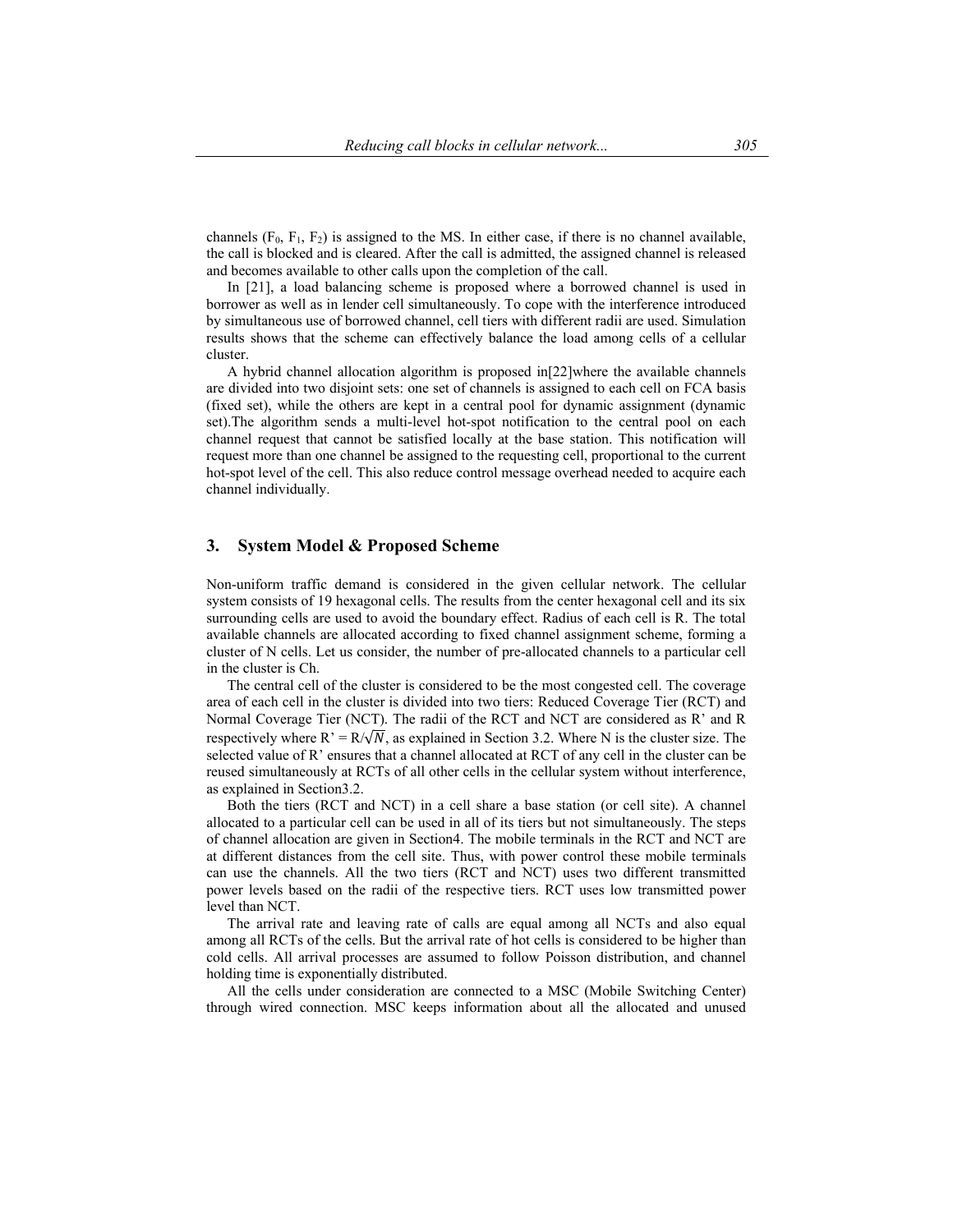channels in each individual cell in the given cellular system. MSC also maintain a global pool of channels. The channels available in global pool can be allocated only to the call requests originated at RCT. A cell can request a channel from this global pool, if required, to serve the call requests from its RCT. A particular channel from the global pool can be used simultaneously in the RCT of all the cells. During congestion the proposed algorithm attempts not to allocate any of its pre-allocated channel to a call requests from RCT.

The MSC processes four different types of messages sent by the cells on various situations during channel allocation. The details of the different messages along with the steps taken by MSC is described in Section3.1. Figure 3 presents a flow chart of this message processing by MSC.



**Figure 3. Flow Chart to show processing of different messages at MSC** 

### **3.1. Message Processing by MSC**

Depending on the situation during channel allocation, a cell can send four different types of messages to MSC. On response to that MSC takes certain steps, the details of which are given below.A flowchart given in Figure 3 illustrates the processing of different messages at MSC.

### **i) UPDATE MESSAGE**

When a call request arrives in the RCT of a particular cell, say Cell<sub>m</sub>, the Cell<sub>m</sub> can allocate an unused channel to the call request from its pre-allocated channels. MSC adds this channel in the global pool so that the other cells can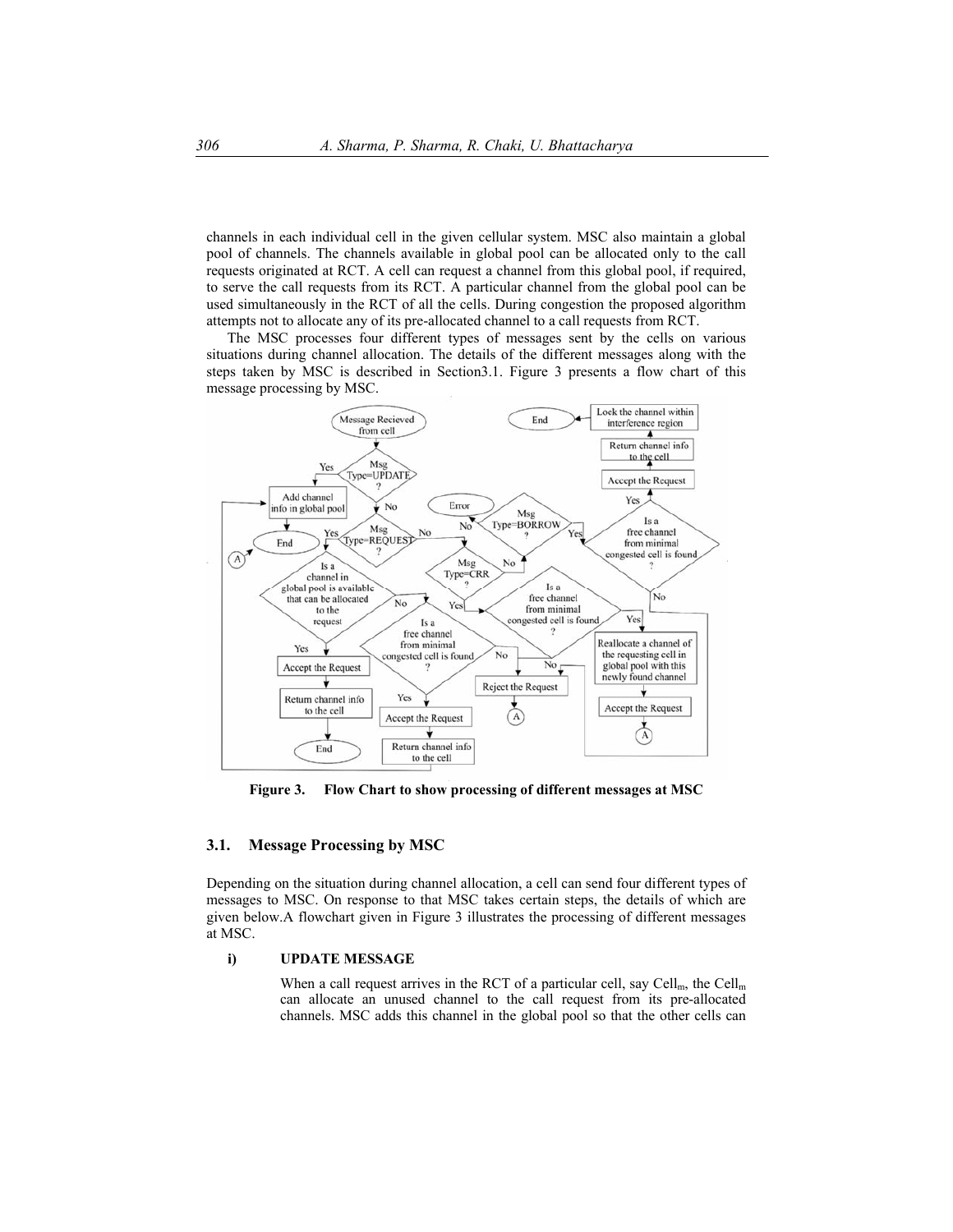also use this channel in their RCT. For this,  $Cell<sub>m</sub>$  sends an UPDATE message to MSC containing information about this allocated channel. Once the channel is added into global pool, the channel information is removed from the list of pre-allocated channels of Cellm. However, the Cellm can get back this channel from global pool if required by sending a Channel Return Request (CRR) message to MSC.

### **ii) REQUEST MESSAGE**

A cell sends a REQUEST message to MSC when it needs a channel from global pool to serve a call request in its RCT. On receiving this message, the MSC allocates (if possible) an unused channel from global pool to the cell which had sent the REQUEST message.If no such unused channel is available in the global pool, the MSC can try to find a free channel from neighbor cells (preferably from least loaded cell) and if channel is found it will be added in to the global pool. Now this newly added channel will be allocated to the cell which had sent the REQUEST message.

#### **iii) CHANNEL RETURN REQUEST (CRR) MESSAGE**

During congestion, a cell sends a Channel Return Request (CRR) message to MSC if it wants to take back one of its pre-allocated channel from the global pool. After receiving a CRR message from Cell<sub>m</sub>, MSC will perform the following tasks:

a) One of the channels, Channel<sub>mi</sub>, belonging to Cell<sub>m</sub> in global pool will be marked for return.

b) MSC will then try to find a free channel from neighbor cells (preferably from least loaded cell). If such channel is found MSC will accept the CRR ofCell<sub>m</sub> and the found channel, Channelx, will be added in to the global pool. If no such channel is found, the CRR of  $Cell<sub>m</sub>$  will be rejected.

c) If CRR is accepted, MSC will initiate a handoff from Channel<sub>mi</sub> to Channel<sub>x</sub> for all the cells which are already using the Channelmi.

d) Channel<sub>mi</sub> will be removed from the global pool and returned to Cell<sub>m</sub>.

## **iv) CHANNEL BORROWING REQUEST (CBR) MESSAGE**

In response to Channel Borrowing Request(CBR) message from a cell, MSC selects an unused channel from the neighboring cells. The request is rejected if no such channel can be selected. The selected channel is then allocated to the requesting cell. The requesting cell is called as the borrower cell and the cell to which the borrowed channel originally belongs is called the lender cell. While the borrower cell is using the channel no cell within the reuse distance from the borrower cell can use the borrowed channel simultaneously. On completion of the call the borrowed channel is returned to the lender cell.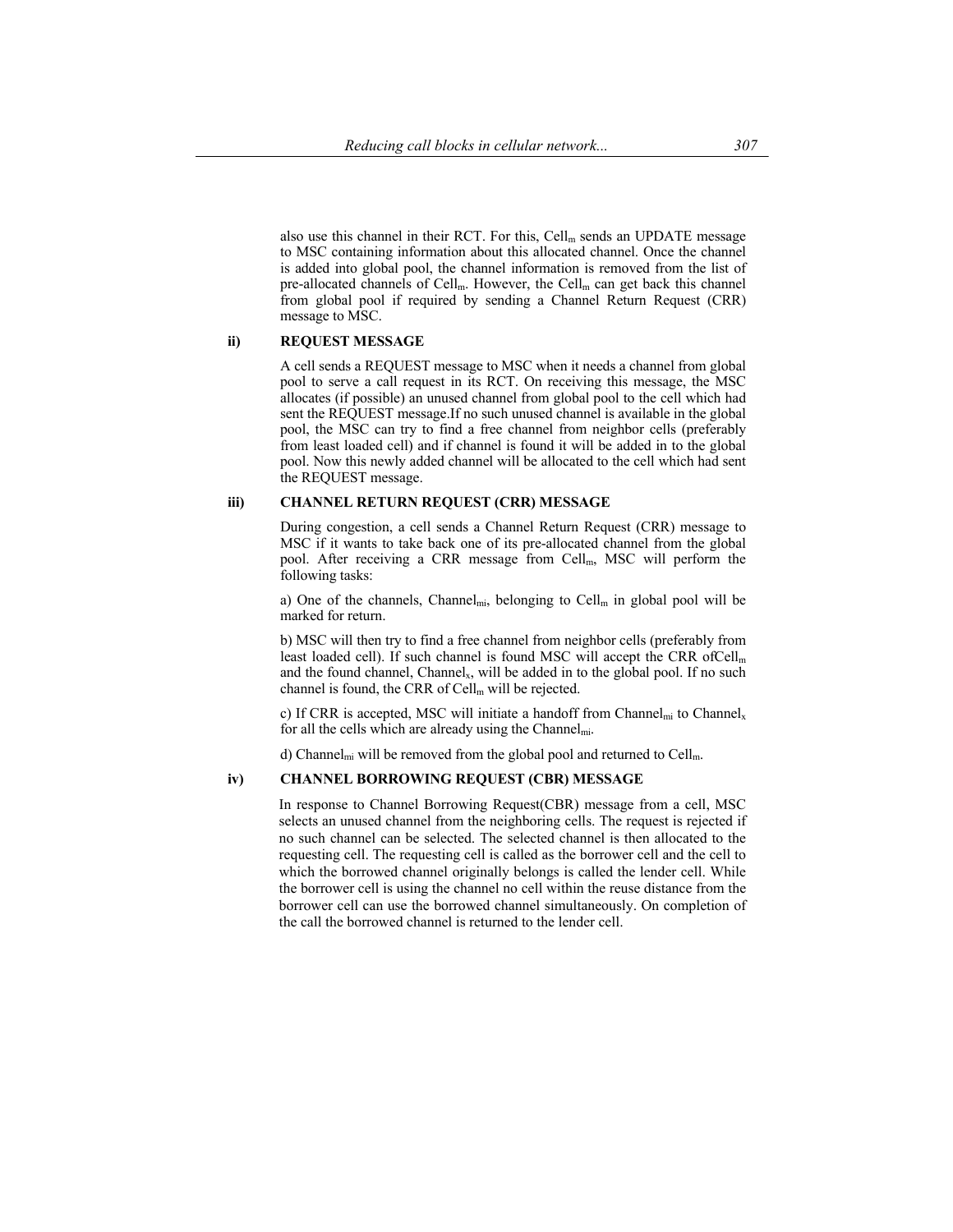### **3.2. Radius Computation for Reduced Coverage Tier (RCT)**

The key characteristic of a cellular network is the ability to re-use frequencies for increasing both coverage and capacity. Adjacent cells must use different frequencies, however there is no problem with two cells sufficiently far apart operating on the same frequency. The elements that determine frequency reuse are the reuse distance and the reuse factor.



**Figure 4. Adjacent hexagonal cells** 

The reuse distance, *D* is calculated as

$$
D = R\sqrt{3N} \tag{1}
$$

Where  $R$  is the cell radius and  $N$  is the number of cells per cluster [23]. From equation (1), we get

$$
Q = \frac{D}{R} = \sqrt{3N} \tag{2}
$$

Where, Q is called the co-channel reuse ratio. A small value of Q provides large capacity whereas a large value of Q improves the transmission quality because of smaller level of co-channel interference.

In Figure 4(a) two adjacent hexagonal cells are shown which uses two different sets of frequencies (channels).The actual center-to-center distance between these two adjacent hexagonal cells is 2Rcos30° or  $\sqrt{3}R$ . Maintaining the co-channel reuse ratio, we can create two virtual cells at the centers of the adjacent large hexagonal cells as shown in Figure 4(b). Same set of frequencies can be allocated to these virtual cells if minimum co-channel distance, which equals  $\sqrt{3}R$ , is maintained between them.

Let r' is the cell radius and d' is the reuse distance for these virtual cells. Then,

$$
Q=\frac{D}{R}=\frac{d'}{r'}
$$

or,

$$
r' = \frac{Rd'}{D}
$$

$$
r' = \frac{\sqrt{3}R^2}{R\sqrt{3N}}
$$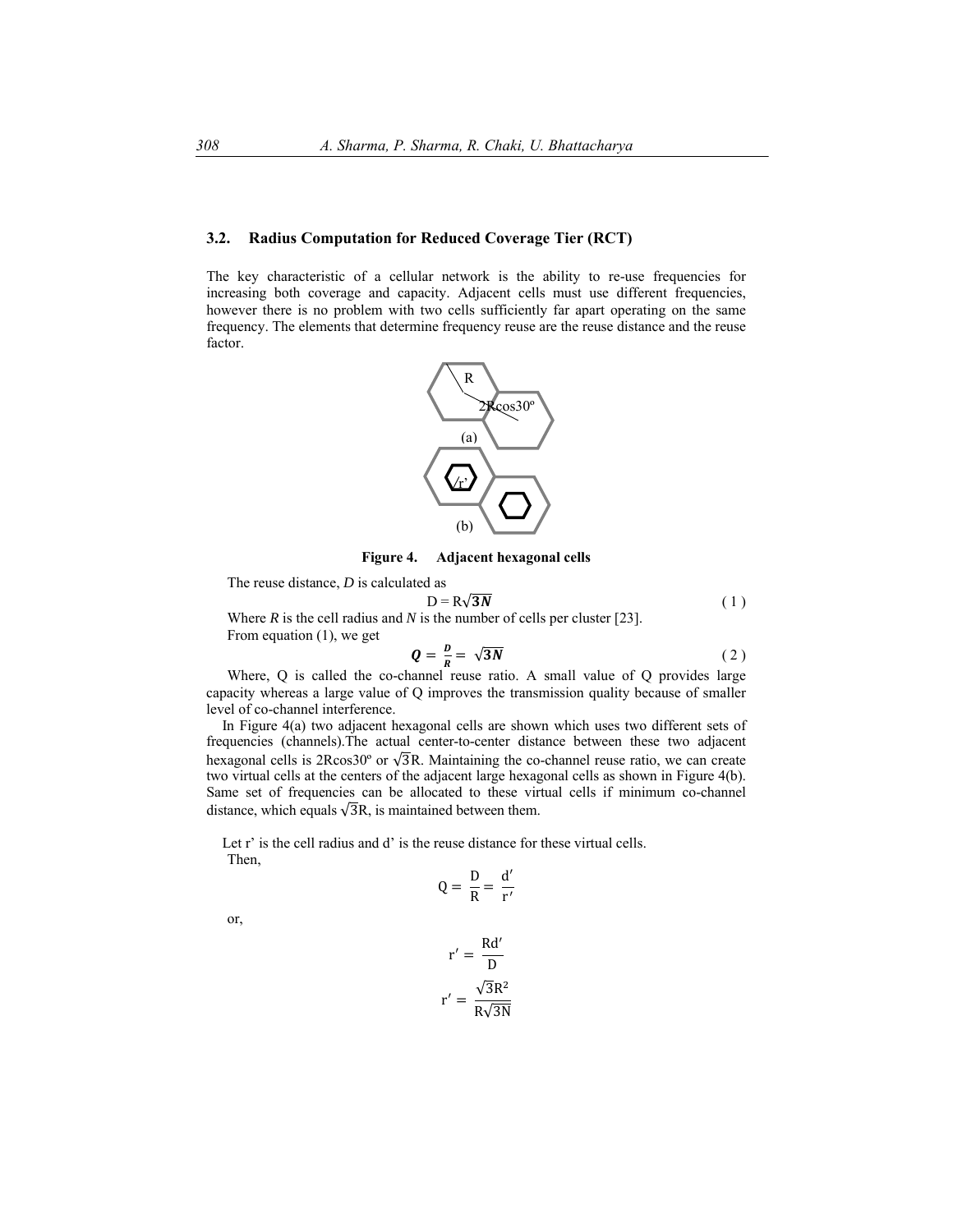$$
\mathbf{r}' = \frac{\mathbf{R}}{\sqrt{\mathbf{N}}} \text{ (3)}
$$

## **3.3. Mobile Proximity and Tier Selection**

The channels are allocated depending on the user's location (Cell Tier) in the cell from which a channel is requested. Location of a user can be tracked by a base station. A base station is a sensor that keeps discovering and serving mobile terminals within its radio range. To determine the appropriate cell tier for channel allocation, predetermined Mobile Proximity Threshold (MPT) is used.The threshold value MPT is decided on the basis of the size of RCT. The base station allocates channels based on the received signal strength indication (RSSI) from mobile terminals. The RSSI of a mobile terminal is compared with the predetermined Mobile Proximity Threshold and then a tier is determined for channel allocation to the mobile terminal, as given below:

IF RSSI < MPT

a channel is allocated to the mobile terminal in RCT.

ELSE

a channel in NCT is allocated.



**Figure 5. Flow Chart to show process of channel allocation**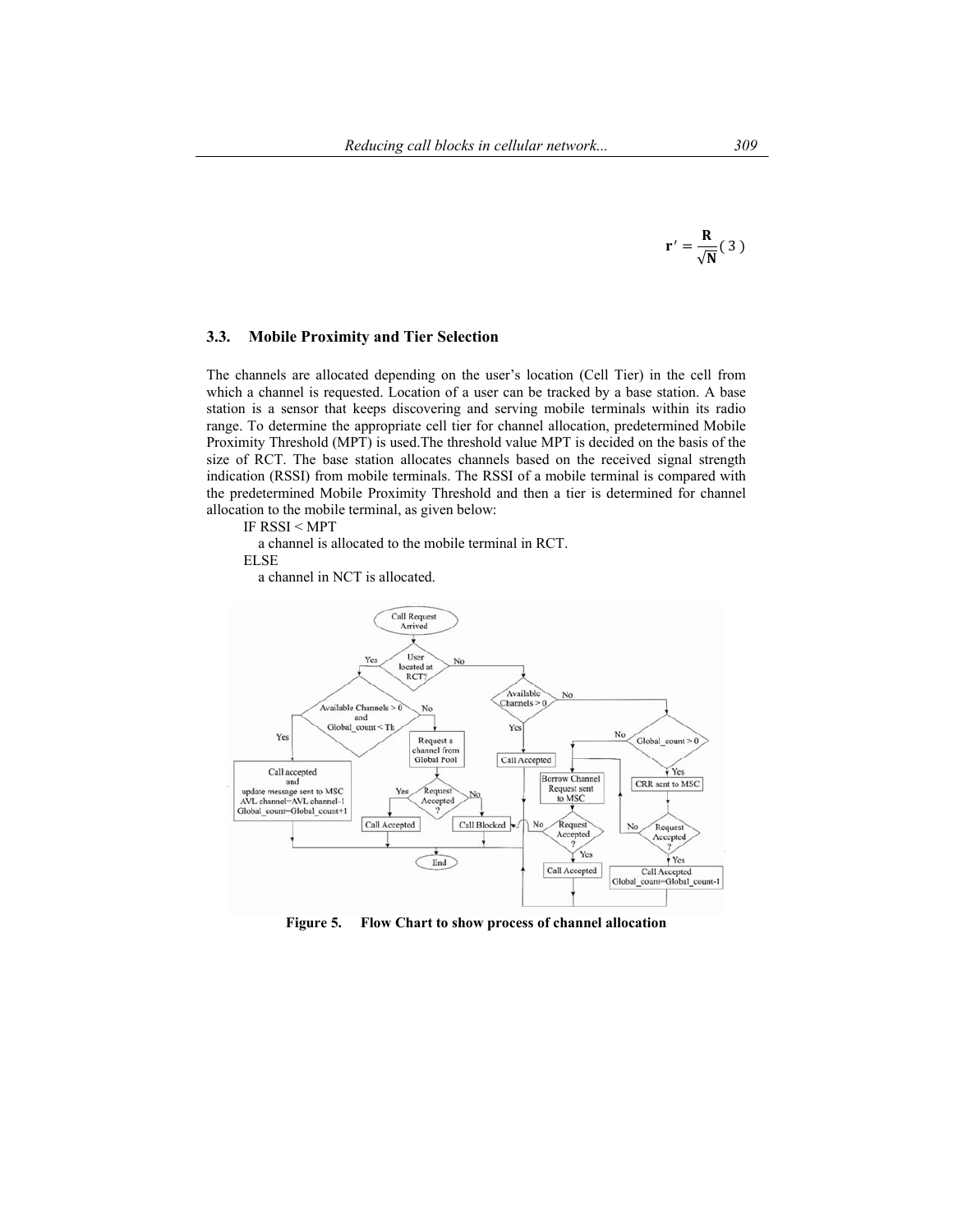### **4. Steps of Channel Allocation**

This section discusses the process of channel allocation in the proposed scheme. A flow chart of the process of channel allocation is given in Figure 5. Table 1 contains the description of the variables used in Figure 5.

## **4.1. Steps of Channel Allocation in Reduced Coverage Tier (RCT)**

This section will describe the process of channel allocation when a mobile station, located within RCT of a cell Cell<sub>m</sub>, requests a channel for a new call. To serve this call request, an unused channel can be allocated either from pre-allocated channels of  $Cell<sub>m</sub>$  or from global pool of channels. Whenever a pre-allocated channel is used to serve a call request from RCT, that channel is also added into the global pool. To decide whether a channel from preallocated channels of Cellm or from global pool of channels will be allocated, a predetermined threshold 'th' is used. The threshold 'th' is important because it affects the number of messages sent to MSC from a cell and delay in channel allocation. A large value of 'th' decreasesthe number of 'request' messages sent to MSC from a cell.Consequently, a large value of 'th'also decreases the delay in channel allocation to a call requests as there exists some delay in sending a 'request' message to MSC and getting a channel from global pool.Similarly, a small value of 'th' decreases the number of 'CRR' messages sent to MSC from a cell. Since, small value of 'th' is used less number of pre-allocated channels are allocated in RCT of the cell. CRR message may require a handoff which further increases the delay in channel allocation. Thus, less number of CRR message reduces the overall delay in channel allocation. Also, a large value of 'th' increases the number of 'update' messages sent to MSC as more number of pre-allocated channels are allocated in RCT.Hence, a trade-off must be needed for the value of 'th'.

| <b>Notation</b> | <b>Description</b>                                                |
|-----------------|-------------------------------------------------------------------|
| Th              | A predefined threshold                                            |
| Global count    | Number of channels of the cell already added into global<br>pool. |
| AVL Channel     | Number of channels available in the cell                          |
| RCT             | Reduced Coverage Tier of the cell                                 |

**Table 1. Description of the Variables Used In Flow Chart** 

The authors in [24]classified a cell as hot depending on a threshold h typically whose values are 0.2, 0.25 etc., and determined by the average call arrival and termination rates, and also by channel borrowing rates from other cells[24]. The values of h such as 0.2 or 0.25 indicates that when only 20% or 25% of pre-allocated channels respectively are available in a cell, the cell is considered as hot cell. Considering this in the proposed work the 'th' is considered as  $1/4<sup>th</sup>$  of the number of pre-allocated channels for the simulation purpose. Thus, whenever 25% of pre-allocated channels are allocated to serve call requests in RCT the remaining unused channels are set aside to serve call requests in NCT.

There exists following two situations for allocating channel to a call request from a mobile station located within RCT of a cell Cellm.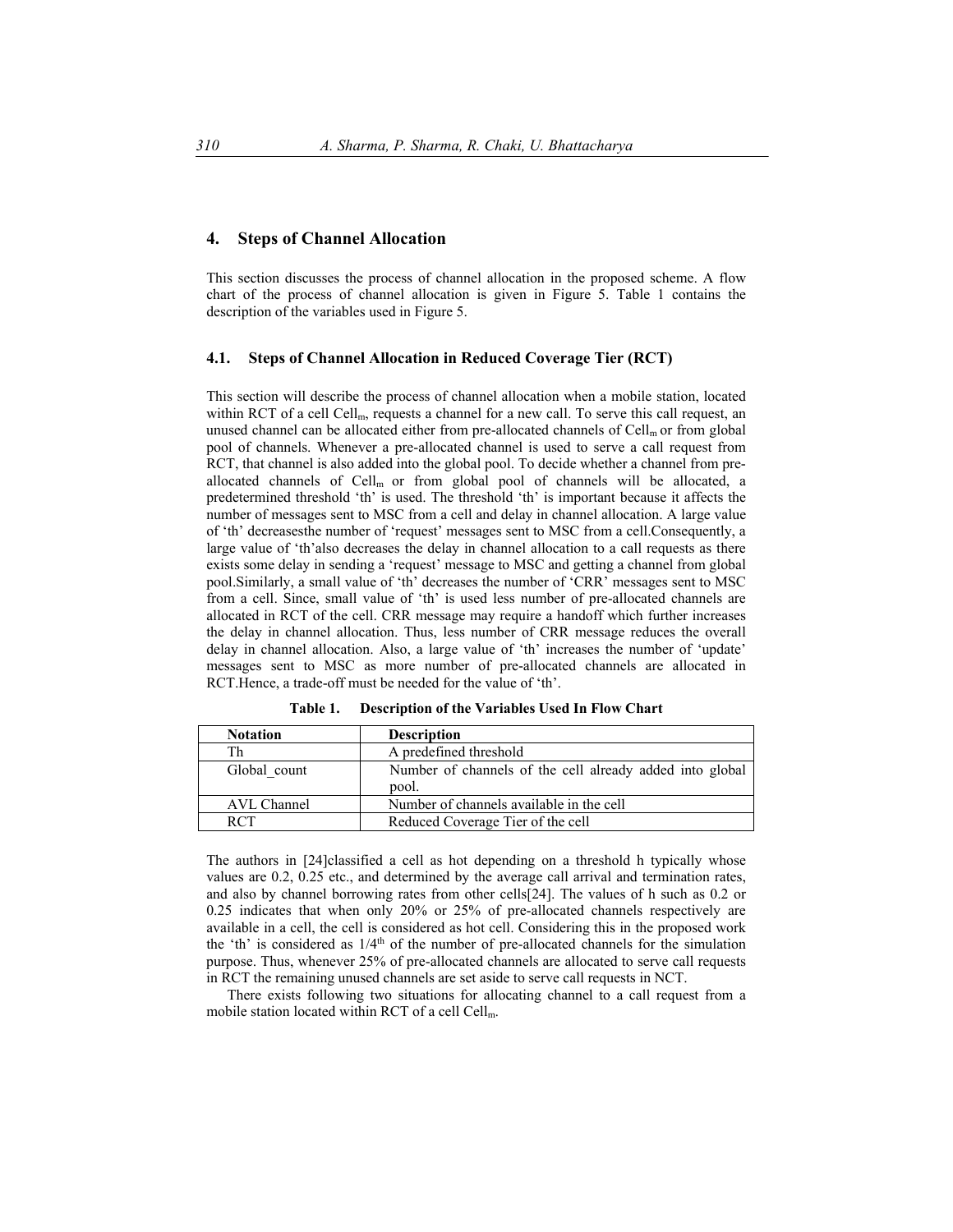If the total number of channels from  $Cell_m$  added into the global pool is less than 'th', an unused pre-allocated channel, Channel<sub>x</sub>, from Cell<sub>m</sub> is allocated to the call request. And then an 'update' message is sent to MSC so that the Channel<sub>x</sub> can be added into the global pool. Once the channel is added into global pool, the channel information is removed from the list of pre-allocated channels of Cell<sub>m</sub>. However, the Cell<sub>m</sub> can get back this channel from global pool if required by sending a Channel Return Request (CRR) message to MSC. As already mentioned, a channel from global pool can be used simultaneously by all the cells of the cluster only in their RCTs and MSC keeps track of the utilization of channels by all cells in a cluster.

Otherwise, if the total number of channels from  $Cell_m$  added into the global pool is not less than 'th', a 'request' message is sent to MSC for requesting a channel from the global pool. In response to this message the MSC can allocate a channel, which is not currently being used by Cellm, from global pool (if possible) to the call request.

In either case, if no channel could be allocated to the call requests, then the call request is blocked.

### **4.2. Steps of Channel Allocation in Normal Coverage Tier (NCT)**

This section will describe the process of channel allocation when a mobile station, located within NCT of a cell, Cell<sub>m</sub>, requests a channel for a new call.

If a pre-allocated channel of Cell<sub>m</sub> is available, then that unused channel is allocated to the call request.

If no such unused pre-allocated channel is available in  $Cell<sub>m</sub>$ , then, it is checked that whether any pre-allocated channel of the Cell<sub>m</sub> is currently added in global pool. If any such pre-allocated channels of Cell<sub>m</sub> exists in global pool, a CRR (Channel Return Request) message is sent to MSC from Cellm. Section 3.1 describes the processing of CRR message by MSC. If CRR is accepted, then MSC will return one of the pre-allocated channel of  $Cell<sub>m</sub>$  and that returned channel will be used to serve the call request. MSC ensures that the returned channel is not currently being used in the neighboring cells of  $Cell<sub>m</sub>$  in the Cluster.

If no channel could be allocated by following the above two steps, the Cell<sub>m</sub> sends a channel borrowing request to MSC. If MSC accepts the channel borrowing request then the  $Cell<sub>m</sub>$  will get a borrowed channel that can be allocated to the call request. On completion of the call borrowed channel will be returned to the lender cell.

Still, if no channel could be allocated to the call requests, the call request is blocked.

# **5. Experimental Results and Performance Comparisons**

To assess the performance of the proposed scheme, simulation is performed using MATLAB. We model a multi-cell mobile cellular network with a wrap-around cell layout, which ensures that all cells experience the same interference characteristics. The cellular system being simulated consists of 19 two-tier (RCT and NCT) hexagonal cells. The radii of the RCT and NCT are considered as R' and R respectively where R' =  $R/\sqrt{N}$ , where N is the cluster size (number of cells in a cluster). In Scenario-I cluster of  $N = 3$  cells while in Scenario-II cluster of  $N = 7$  cells are considered. Number of full duplex voice channels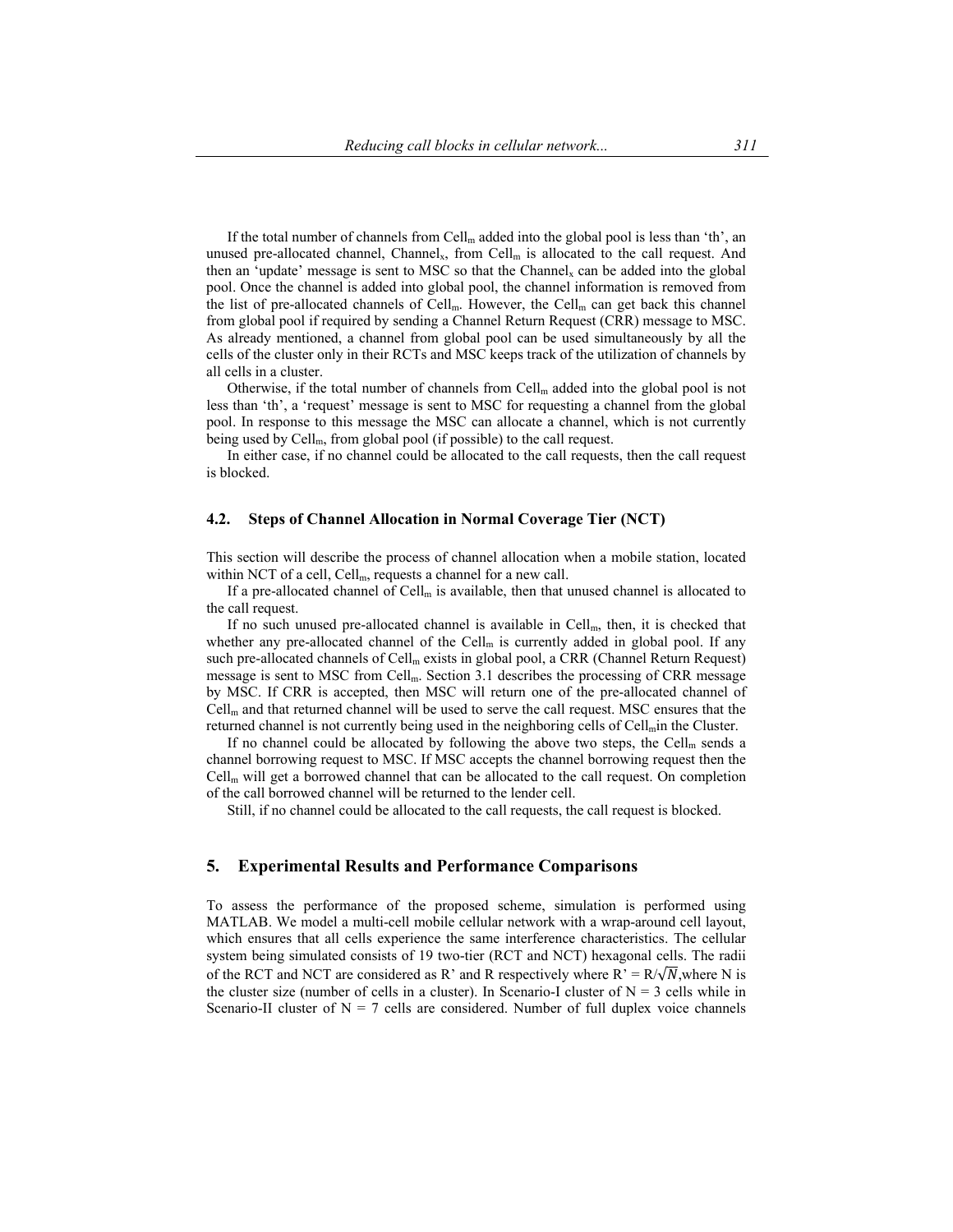allocated in each cell (RCT and NCT) is 36. Thus, the total number of channels for the considered system in Scenario-I is  $N*36$  i.e.,  $3*36 = 108$  channels while in Scenario-II, the total number of channels for the considered system is  $N*36$  i.e.,  $7*36 = 252$  channels. The distribution of user (mobile station) in the system is random in nature. The user can be at any position in any cell. Equal number of users is assumed in RCT and NCT. A centralized MSC maintain a global pool of channels. The channels available in global pool can be allocated only to the call requests originated at RCT of any cell. MSC keeps information about all the allocated and unused channels (pre-allocated channels as well as channels from global pool) in each individual cell in the given cellular system. New call arrivals are assumed to follow a Poisson distribution with mean rate  $\lambda$  and the call holding time is assumed to follow an exponential distribution with mean  $1/\mu$ . The central cell is considered as the hot cell while all other cells are considered as cold cells. The traffic loadof all cold cells are kept constant throughout the simulation while the traffic load of the central hot cell is varied from two times to seven times than the traffic load of any other cold cells in the system. The algorithm considers the path loss exponent  $\alpha = 3.5$  and standard deviation of shadowing  $\sigma = 8$  dB to obtain the results. To allocate channels the algorithm considers the carrier-to-interference ratio (CIR) in each co-channel stays above the required value  $CIR<sub>min</sub> = 10$  dB. Here the carrier C represents the received signal power in a channel, and the interference (I) represents the sum of received signal powers of all co-channels. Blocking probability and channel utilization are the two important parameters that have been considered for evaluation of the proposed scheme. Blocking probability is calculated as Blocking Probability  $=$  (number of calls blocked/number of incoming calls), whereas, channel utilization is the ratio of the channel utilized (Number of active calls) to the total channels of the system. In the presented graphs system load indicates total number of calls requested during simulation.

In order to evaluate the proposed scheme, it is compared with other existing schemes in two different scenarios on the basis of cluster size.



**Figure 6. Comparison of call blocks for central hot cell in Scenario-I**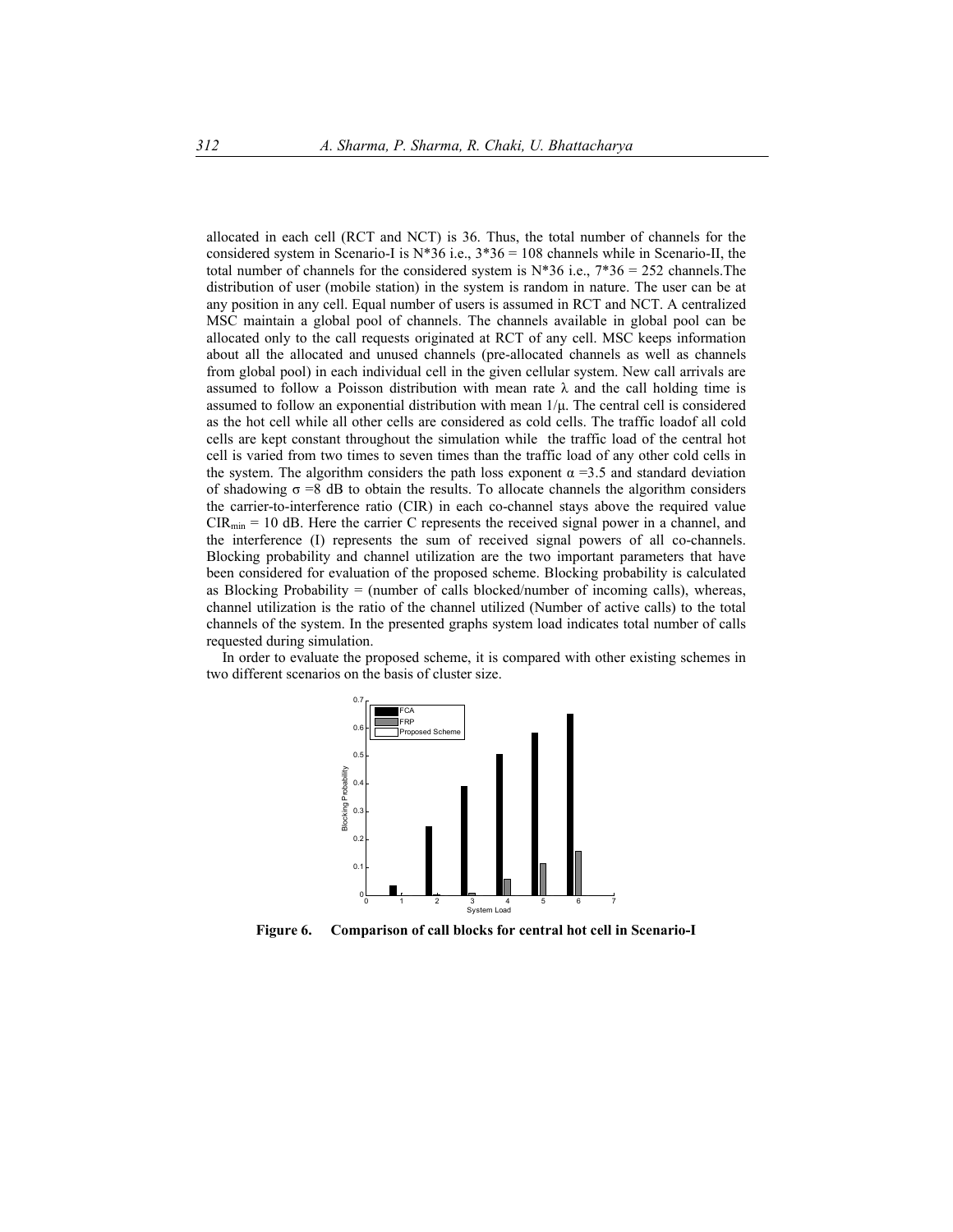### **5.1. Scenario-I**

In Scenario-I, the available channels are allocated according to fixed channel assignment scheme, forming a cluster of  $N = 3$  cells. The proposed scheme is compared with a simple fixed channel allocation strategy (FCA) [25]and a Frequency Reuse Partitioning (FRP) based [20]cellular systems. Figure 6 show the variations of the call blocking probabilities for the central hot cell with the increasing offered load. Initially the blocking is low as the traffic load is low. As traffic load increases blocking also increases. From the figure it is observed that the simple FCA results highest call blocks among the three schemes as it does not includes any load balancing strategy. The FRP scheme show better results than the simple FCA scheme. This is due to the fact that the FRP scheme reuses channels in the inner tier of all the cells. As a result it utilizes channels effectively to decrease the call blocks in inner tier. The proposed scheme also reuses channels in the inner tier (RCT) of all the cells. During congestion, the proposed scheme serves the call requests originating in RCT of the hot cell by allocating channels belonging to neighbor cells. Thus, the unused pre-allocated channels of the hot cell are allocated to serve the call requests originated in NCT. Further, the unused channels of the least congested neighbor cells are also utilized to serve the call requests originated in NCT of the hot cell, if needed. As a result, the proposed scheme is effective in decreasing the call blocks of both RCT and NCT. Hence, it is justified that the number of blocked calls is zero in all cases in the proposed scheme when compared with simple FCA and FRP schemes.



**Figure 7. Comparison of overall call blocks for seven central cells in Scenario-I** 

 Similarly, Figure 7 illustrates the variations of the overall call blocking probabilities of the central hot cell along with the surrounding six neighbor cells with the increasing offeredload. During low congestion the overall call blocks of the proposed scheme is minimum among all the other schemes. But the overall call blocks in the proposed scheme is more than the FRP scheme during high traffic loads. In proposed scheme during congestion channels are borrowed from neighbor cells to serve the call requests from NCT. This decreases the system capacity of the lender cells. Also, as this channel cannot be allocated in any other neighbor cells simultaneously, it causes to increase the call blocks of call requests from RCT. If the borrowed channel could have been allocated to RCT instead of NCT, a single such channel could have served multiple call requests from RCT of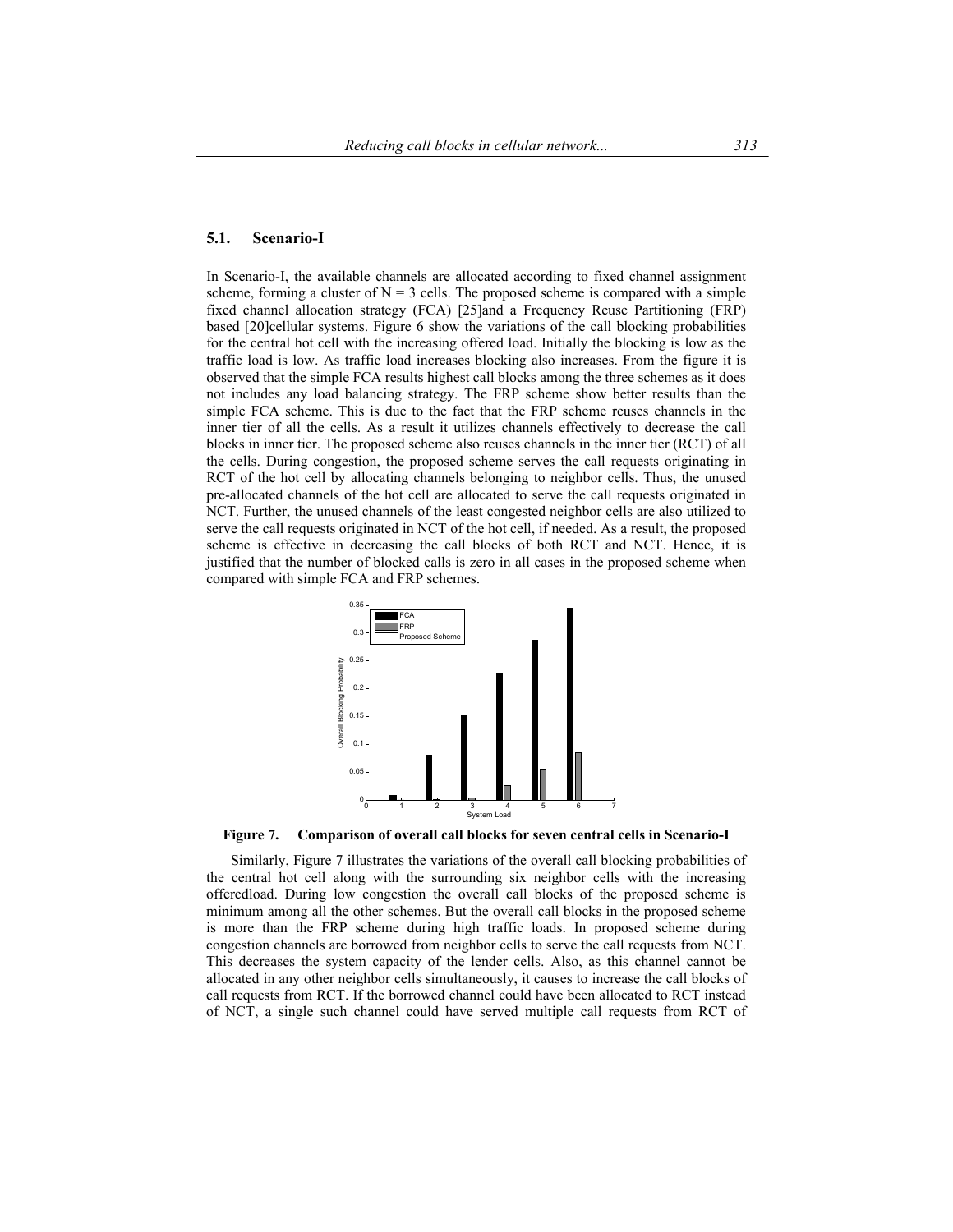several cells. Thus, in case of FRP scheme we observe a lesser overall call blocks as this scheme does not allow any such borrowing for NCT users.

 Figure 8 depicts that the channel utilization of the proposed scheme is much higher than the other two schemes. In the proposed scheme a single channels that is allocated in RCT can be used to serve call requests from RCT of other cells. Hence, it can serve more call requests than the total number of available channels. At the same time, during congestion most of the unused channels from neighbor cells are also utilized in serving the call requests from NCT of the hot cell. Due to this, we observe more channel utilization in case of the proposed scheme.



#### **5.2. Scenario-II**

 In Scenario-II, the available channels are allocated according to fixed channel assignment scheme, forming a cluster of  $N = 7$  cells. The result of the proposed scheme is compared with an existing scheme (HCA)[22]which is a hybrid channel allocation (HCA) algorithm and with another existing load balancing scheme (LBS)[21]which also follows tiering concept.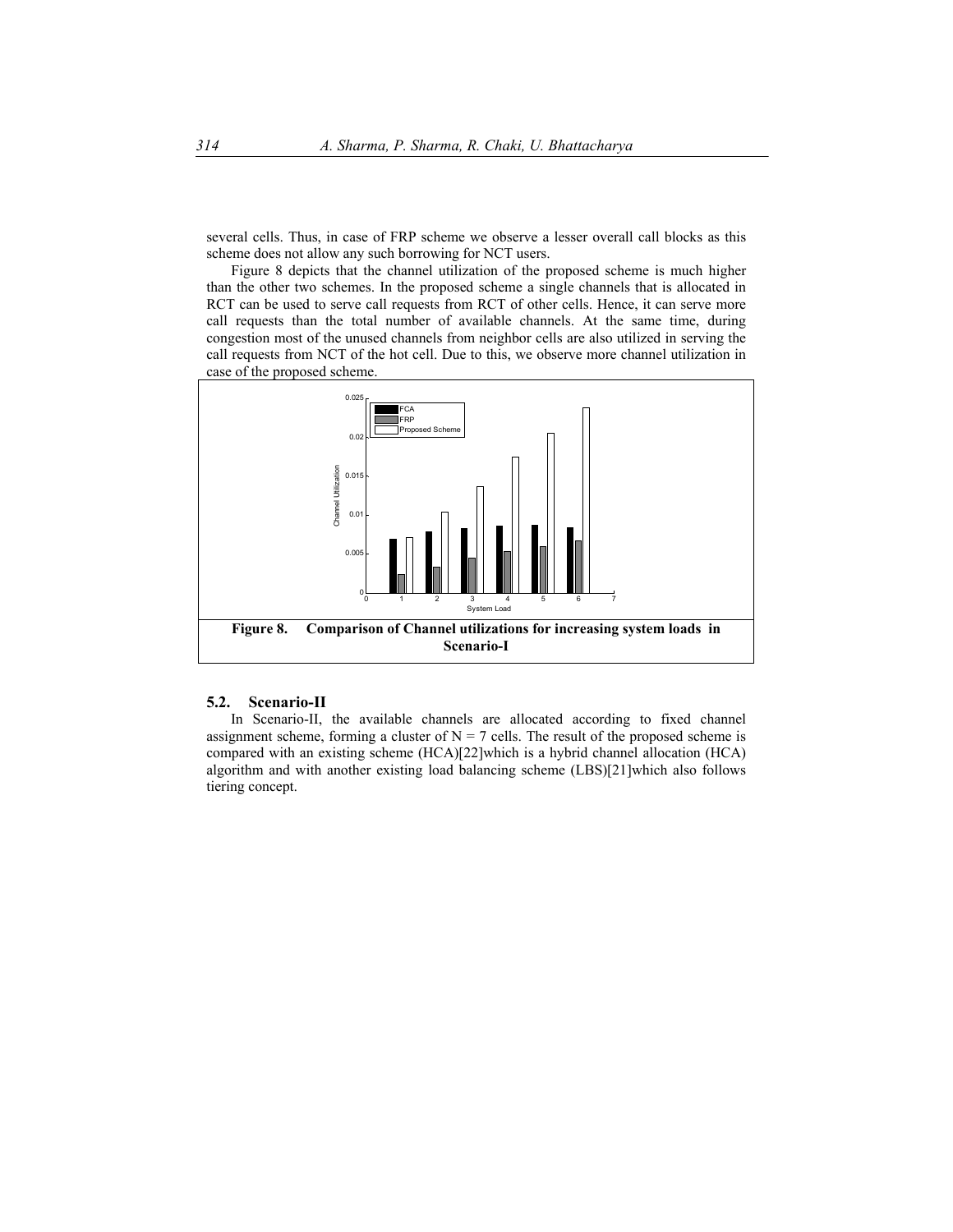

Figure 9 show the variations of the call blocking probabilities for the central hot cell with the increasing offered load. From Figure9 it is clearly evident that thenumber of blocked calls is zero in all cases in the proposed scheme when compared with other schemes. In low congestion situations the HCA scheme performs well in reducing the call blocking but as the congestion increases the performance degrades significantly (as depicted in Figure9). During less congestion in HCA scheme the call blocks are zero, since, the call requests are also served by allocating channels from the central pool. But, as the congestion increases the central pool becomes empty and sudden rise in call block are observed. During high congestion call blocks in LBS are less compared to HCA. This is due to the fact that the LBS utilizes channels more efficiently than HCA (Figure 10) asbecause a borrowed channel is used in borrower as well as in lender cell simultaneously. In case of HCA, channel utilization decreases during high congestion, because, the hot cells reserves multiple channels from the central pool (depending on their congestion level) and most of these channels remains unutilized.



**Figure 10. Comparison of Channel utilizations for increasing system loads in Scenario-II**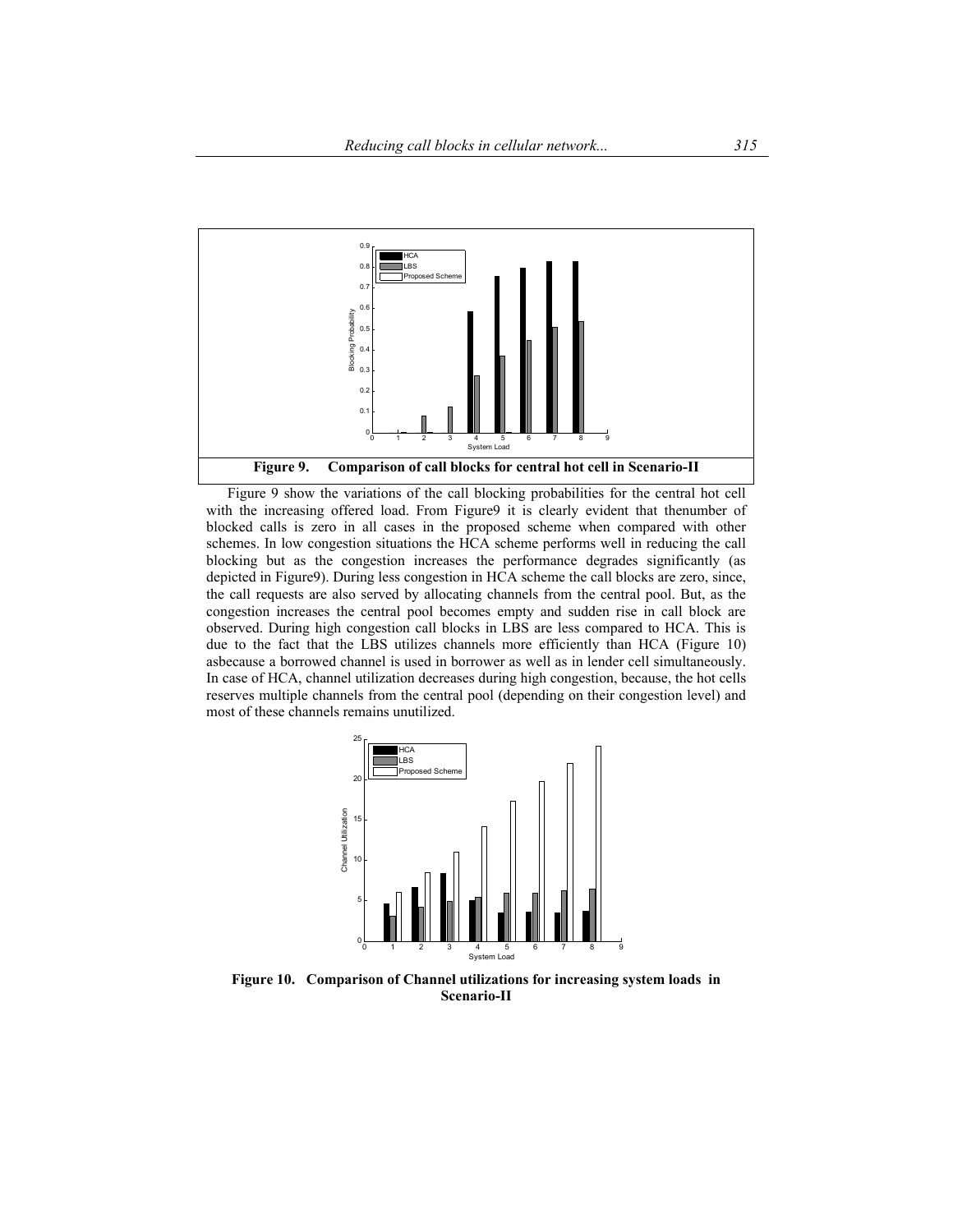# **6. Conclusions**

A simple and cost effective load balancing scheme is proposed in this paper to solve hot cell problem. The proposed scheme uses tiering concept such that a channel can be utilized simultaneously in multiple cells. Thus the proposed scheme will enhance the channel reuse in the given cluster and hence is effective in reducing the overall call blocks in the given cellular system. Result analysis shows that under various traffic loads, the proposed scheme significantly reduces the blocking of calls from the given cellular network. The proposed scheme can alsodecreases the congestions efficiently from multiple hot cells. Since, the radii of the reduced coverage layer of the cells are reduced; the system can experience a slight increase in total number of handoff call requests.

# **References**

- [1] J. Joshi and G. Mundada, "A hybrid channel allocation algorithm to reduce call blocking probability using hot-spot notification," in *Information and Automation for Sustainability (ICIAFs), 2010 5th International Conference on*, 2010, pp. 404- 410.
- [2] F.-m. Zhao, L.-g. Jiang, and C. He, "A Pre-Emptive Horizontal Channel Borrowing and Vertical Traffic Overflowing Channel Allocation Scheme for Overlay Networks," *IEICE Trans. Fundam. Electron. Commun. Comput. Sci.,* vol. E91-A, pp. 1516-1528, 2008.
- [3] S. Papavassiliou, L. Tassiulas, and P. Tandon, "Meeting QOS requirements in a cellular network with reuse partitioning," in *INFOCOM '94. Networking for Global Communications., 13th Proceedings IEEE*, 1994, pp. 4-12 vol.1.
- [4] V. Srinivasan, K. N. Sivarajan, and J. Hua, "Channel allocation in tiered cellular networks," in *Wireless Communications and Networking Conference, 1999. WCNC. 1999 IEEE*, 1999, pp. 236-240 vol.1.
- [5] J. Hua, "Simulation of capacity and performance of a tiered wireless system," in *Wireless Communications and Networking Conference, 1999. WCNC. 1999 IEEE*, 1999, pp. 408-412 vol.1.
- [6] D. Liang and W. Wang, "A frequency reuse partitioning scheme with successive interference cancellation for OFDM downlink transmission," in *Telecommunications, 2009. ICT '09. International Conference on*, 2009, pp. 377- 381.
- [7] S. Das, H. Viswanathan, and G. Rittenhouse, "Dynamic load balancing through coordinated scheduling in packet data systems," in *INFOCOM 2003. Twenty-Second Annual Joint Conference of the IEEE Computer and Communications. IEEE Societies*, 2003, pp. 786-796 vol.1.
- [8] A. Zemlianov and G. d. Veciana, "Load Balancing of Best Effort Traffic in Wireless Systems Supporting End Nodes with Dual Mode Capabilities," 2005.
- [9] K. Navaie and H. Yanikomeroglu, "Downlink Joint Base-station Assignment and Packet Scheduling Algorithm for Cellular CDMA/TDMA Networks," in *Communications, 2006. ICC '06. IEEE International Conference on*, 2006, pp. 4339-4344.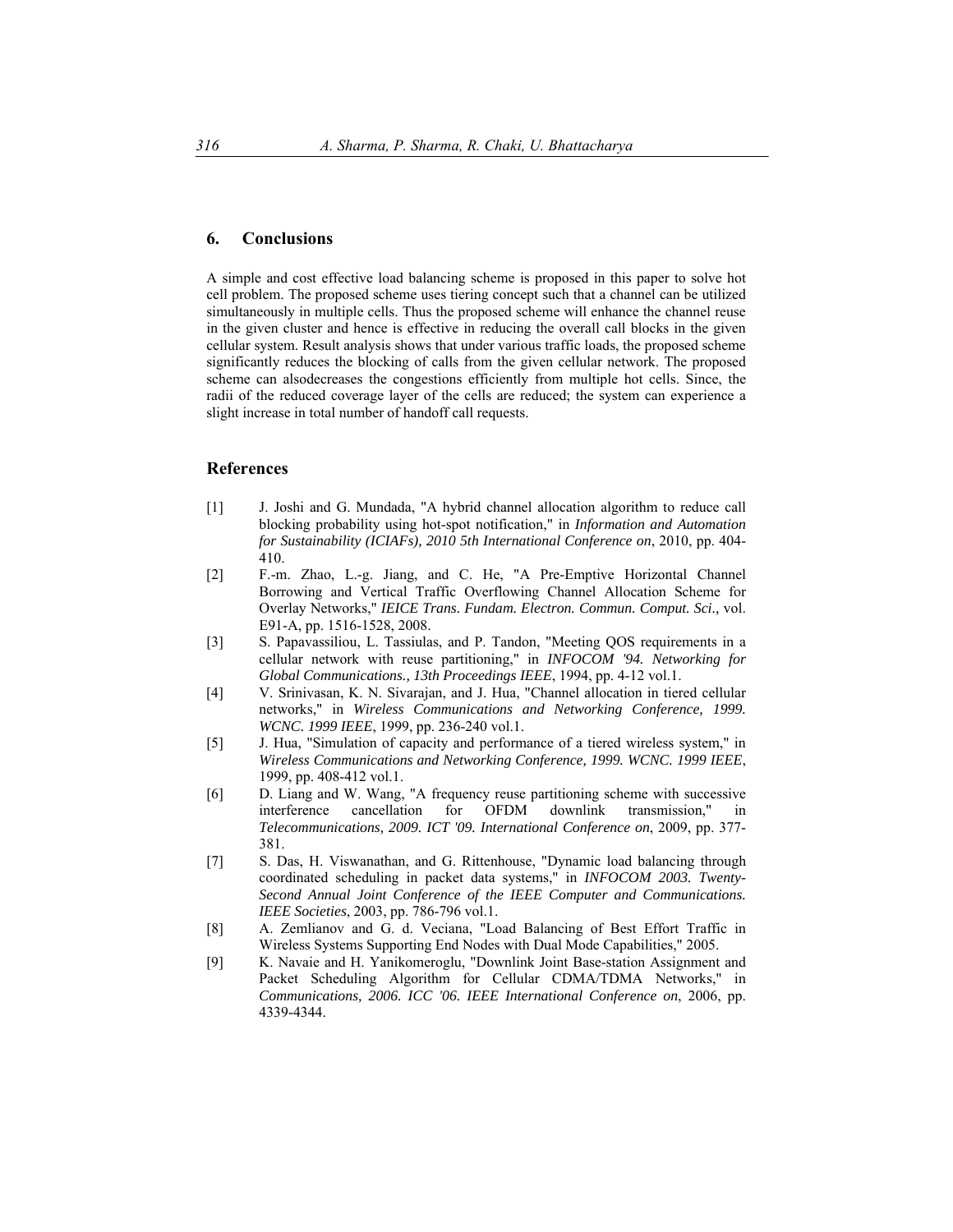- [10] "IEEE Standard for Local and metropolitan area networks Part 16: Air Interface for Broadband Wireless Access Systems Amendment 3: Advanced Air Interface," *IEEE Std 802.16m-2011(Amendment to IEEE Std 802.16-2009),* pp. 1-1112, 2011.
- [11] H. Kim, X. Yang, M. Venkatachalam, Y.-S. Chen, K. Chou, I.-K. Fu*, et al.*, "Handover and Load Balancing Rules for 16m," *IEEE 802.16 m-09/0136r1,* Jan 2009.
- [12] S. V. Hanly, "An algorithm for combined cell-site selection and power control to maximize cellular spread spectrum capacity," *Selected Areas in Communications, IEEE Journal on,* vol. 13, pp. 1332-1340, 1995.
- [13] H. Kim, G. D. Veciana, X. Yang, and M. Venkatachalam, "Distributed  $\&\#945$ ;optimal user association and cell load balancing in wireless networks," *IEEE/ACM Trans. Netw.,* vol. 20, pp. 177-190, 2012.
- [14] Y.-y. Chen, B. Qi, Y.-t. Luo, and L.-r. Tang, "A Hybrid Dynamic Load Balancing Algorithm in Heterogeneous Wireless Packet Networks," in *Fuzzy Systems and Knowledge Discovery (FSKD), 2012 9th International Conference on*, 2012, pp. 2052-2056.
- [15] Y. Zexi and N. Zhisheng, "A New Relay Based Dynamic Load Balancing Scheme in Cellular Networks," in *Vehicular Technology Conference Fall (VTC 2010-Fall), 2010 IEEE 72nd*, 2010, pp. 1-5.
- [16] G. R1-082779, "Proposal of inter cell interference coordination scheme," *Hitachi, Ltd*.
- [17] E. Oh, M.-G. Cho, S. Han, C. Woo, and D. Hong, "Performance Analysis of Dynamic Channel Allocation Based on Reuse Partitioning in Multi-Cell OFDMA Uplink Systems\*This paper was presented on "Poster 3: Communications (1)" section at the ITC-CSCC 2005," *IEICE Trans. Fundam. Electron. Commun. Comput. Sci.,* vol. E89-A, pp. 1566-1570, 2006.
- [18] Z. Xunyong, H. Chen, J. Lingge, and X. Jing, "Inter-cell interference coordination based on softer frequency reuse in OFDMA cellular systems," in *Neural Networks and Signal Processing, 2008 International Conference on*, 2008, pp. 270-275.
- [19] K. Ki Tae and O. Seong Keun, "An Incremental Frequency Reuse Scheme for an OFDMA Cellular System and Its Performance," in *Vehicular Technology Conference, 2008. VTC Spring 2008. IEEE*, 2008, pp. 1504-1508.
- [20] S.-Y. Kim, S. Ryu, C.-H. Cho, and H.-W. Lee, "Performance analysis of a cellular network using frequency reuse partitioning," *Performance Evaluation,* vol. 70, pp. 77-89, 2// 2013.
- [21] A. Sharma and U. Bhattacharya, "Load balancing scheme for wireless cellular networks," presented at the Proceedings of the 7th International Conference on Ubiquitous Information Management and Communication, Kota Kinabalu, Malaysia, 2013.
- [22] R. E. Ahmed, "A Hybrid Channel Allocation Algorithm using Hot-Spot Notification for Wireless Cellular Networks," in *Electrical and Computer Engineering, 2006. CCECE '06. Canadian Conference on*, 2006, pp. 891-894.
- [23] V. K.Garg, *Wireless communication and networking*. San Francisco: Elsevier, Morgan Kaufmann Publishers, 2008.
- [24] S. K. Das, S. K. Sen, and R. Jayaram, "A dynamic load balancing strategy for channel assignment using selective borrowing in cellular mobile environment,"